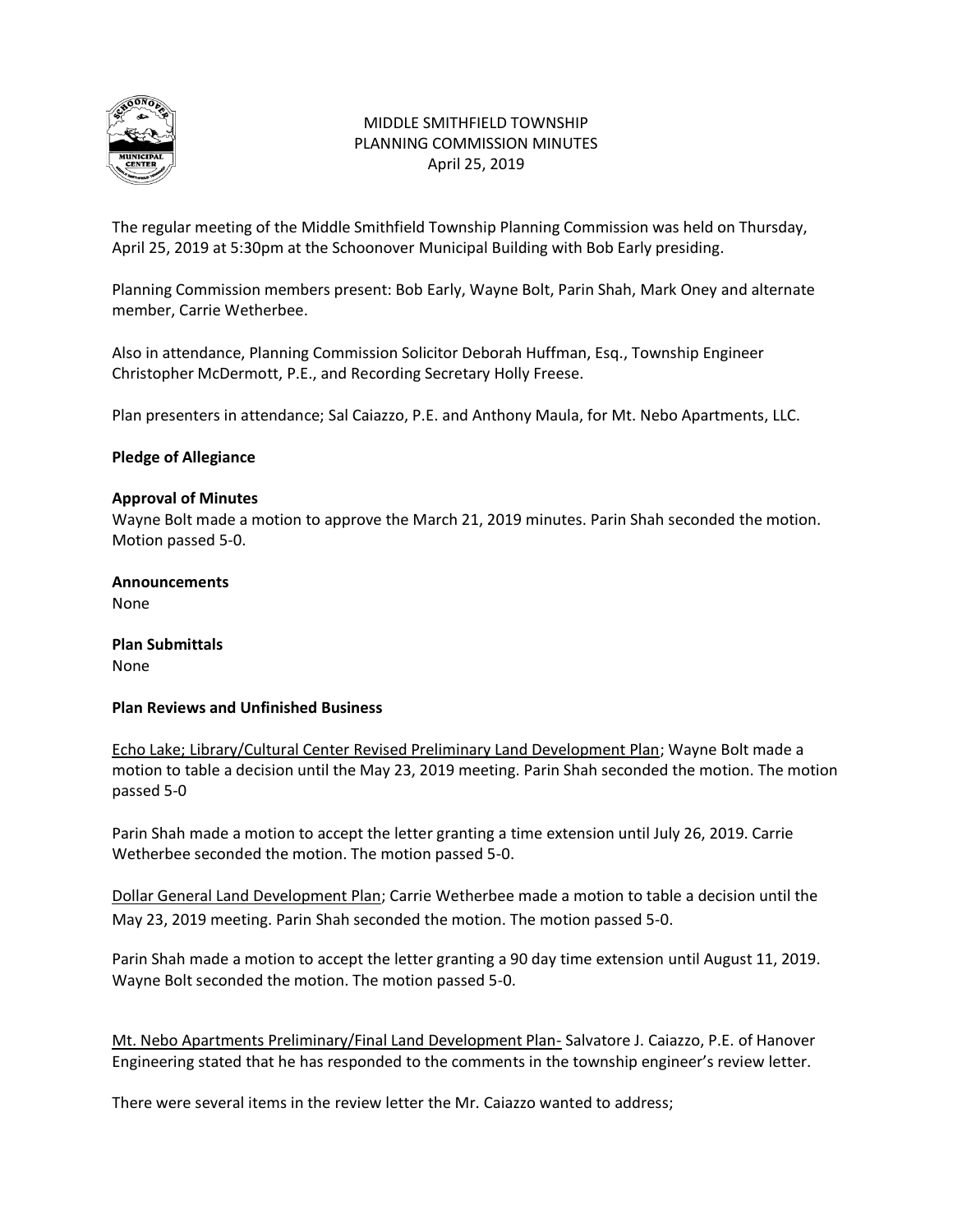1. Landscaping Requirements; in the revised plan Mr. Caiazzo proposed planting Red Cedar trees that will grow quickly and provide good cover. They will be planted far enough apart that they have room to grow while still providing coverage.

Chris McDermott stated that about half of the shrubs that were meant to provide screening have been removed from the plan and that the planning commission can make a recommendation that they be added back into the plan. Mr. Caiazzo stated that they were removed because they were planted too close and didn't have room to grow but he will add them back in the plan.

Chris McDermott said the Planning Commission has to make a recommendation to the waiver for the plant species, and that he would recommend accepting the plant species stated in the plan. Carrie Wetherbee made a motion to accept the request for modification for SALDO §170-79.H.(b). Wayne Bolt seconded the motion. Motion passed 5-0.

- 2. Phasing; Chris McDermott asked about the phasing of the plan and specifically the note 16 on the plan. Mr. Caiazzo stated that the driveway, including parking and access areas, will be completed before people begin to move in. Attorney Huffman recommended that the plan note should provide that all required driveway/parking improvements would be completed prior to occupancy. Mr. Caiazzo also stated that the intent is to start with one building to be occupied with residents before building the other units.
- 3. Access Easement; Attorney Huffman mentioned the property is subject to an access easement for the neighboring property owner. The access easement will be temporarily relocated during construction of the project. Attorney Huffman suggested either the applicant inform the neighboring property owner in writing that the access easement would temporarily be relocated during construction or put a note on the plan that explains that the access easement would be temporarily relocated during construction. Mr. Caiazzo stated he would add agreement note to the plan.

Parin Shah made a motion to approve the plan based on Township Engineer and Solicitor's comments. Wayne Bolt seconded the motion. Motion passed 5-0.

#### **Other Reviews and/or Recommendations**

Proposed ordinance- Amending Part II "General Legislation" Chapter 200 "Zoning" Attachment 3 "Township of Middle Smithfield Table of Use Regulations within Zoning Districts." Permit by right use category C3 "Community Center" in the C-1 Commercial Zoning District. - Wayne Bolt asked if "Community Center" is a defined use. Chris McDermott stated that it is defined in the zoning ordinance. Carrie Wetherbee made a motion to recommend approval of the amendment to the zoning ordinance to allow community center as a permitted use in the C1 zoning district. Wayne Bolt seconded the motion. Motion passed 5-0.